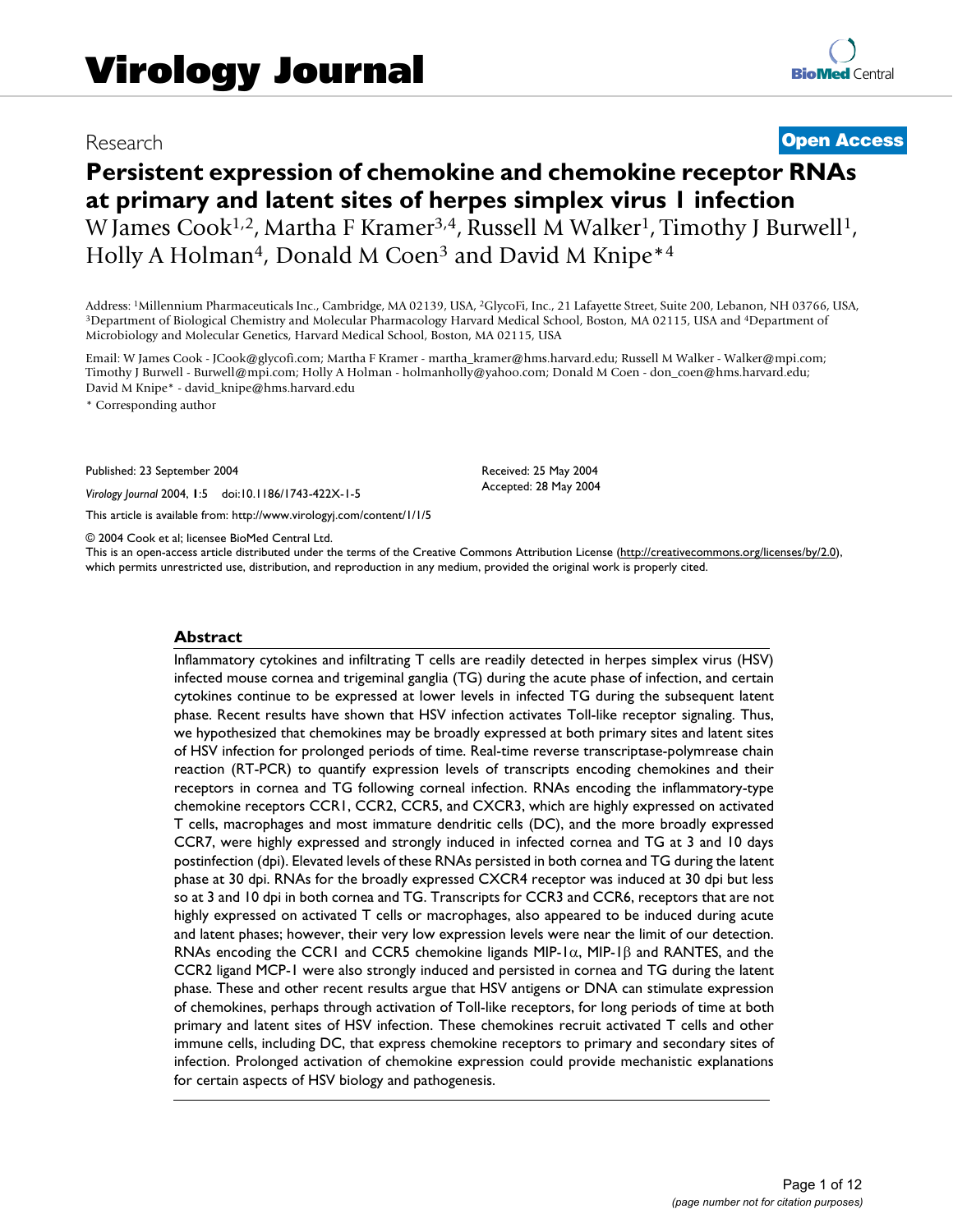## **Introduction**

Acute viral infections are usually cleared from the primary site of infection by the host immune response [1], but some viruses can persist at other sites in a latent form. Herpes simplex virus (HSV), for example, causes a primary infection at a mucosal site, which is cleared within 7–10 days by the host immune response. HSV, nevertheless, enters sensory neurons and establishes a latent infection within those cells. In a mouse corneal model of HSV-1 infection, infectious virus is detected in corneal secretions and tissue for approximately 7 days [2]. Similarly, infectious virus is detected in trigeminal ganglion (TG) tissue for up to approximately 10 days [2]. Latent infection is established by 30 days postinfection (dpi) because no infectious virus can be detected in homogenates of TG tissue at that time. HSV DNA, however, is readily detected in latently infected TG for at least 150 dpi [3-5]. Viral gene expression is greatly attenuated during latent infection because the only abundant viral gene product detected is the latency-associated transcript or LAT [6]. Nevertheless, low levels of lytic transcripts can be detected in ganglia latently infected with HSV [5]. Evidence of viral protein expression is provided by the continued T cell infiltration [7,8], elevated levels of interferon  $\gamma$  (IFN- $\gamma$ ) and TNF- $\alpha$ transcripts and numbers of IL-6 expressing cells in the ganglia, [3,9-11]. Expression of IFN-γ and TNF- $α$  transcripts persists in TG latently infected with HSV strains unable to replicate in neurons, indicating that neither HSV replication nor ability to reactivate are required for persistent cytokine gene expression [3]. While CD4+ T cells appear to be important in immunized mice for protection against challenge virus infection [12], CD8+ T cells appear to be important for establishment of latent infection in mice [7]; and CD8+ T cells specific for HSV persist in TG for long periods of time [8]. Thus, there is evidence for long-term immune surveillance in the ganglion during latent infection by HSV.

Chemokines are critical for recruiting inflammatory cells to infected tissues. Chemokine specificity is due in large part to the cell-specific expression of their respective receptors (reviewed in [13-15]. Inflammatory-type receptors including CCR1, CCR2, CCR5, and CXCR3 are expressed by activated T cells, macrophages, natural killer (NK) cells, and immature (*i.e*. potent for antigen capture but not antigen presentation) dendritic cells (DC), while homostatic-type receptors including CCR7 and CXCR4 are highly expressed by resting T and B cells and mature (*i.e*., antigen-presenting) DC (Table [1\)](#page-2-0). In addition, receptors including CCR2, CCR5 and CXCR3 are expressed on cells (*e.g.* Th1 cells) specific for infection-induced inflammation, while others including CCR3 and CXCR4 are on cells (*e.g.*, Th2 T cells) associated with allergic inflammation. Certain receptors are expressed by specific subsets of a given cell type. For example, CCR6 is highly expressed

on Langerhans-like (CD34+) DC that migrate to skin, but not on monocyte-derived DC that migrate to non-skin tissues (reviewed in [14]. Acute viral infection in the mouse corneal model system is known to induce the expression of cytokines and chemokines in corneal tissue. Thomas et al. [16] observed the induction of transcripts encoding N51/KC, macrophage inflammatory protein-1 β (MIP-1β), MIP-2 and monocyte chemotactic protein 1 (MCP-1) and the cytokines IL-1, IL-6, IL-12, and TNF- $\alpha$ . Similarly, Tumpey *et al.* [17] showed induction of MIP-2, MIP-1α, and MCP-1 chemokines in the cornea during acute infection. Infection of mouse fibroblast cells by HSV induces expression of IL-6 [18], and infection of macrophages by HSV induces RANTES expression directly [19]. Infection of other cell types may induce expression of other cytokines and chemokines. Less is known about chemokine expression during HSV latent infection phase. Halford *et al.* [10] observed RANTES RNA expression, in addition to RNAs for IL-2, TNF-α, IFN-γ, and IL-10, during latent infection.

Recent studies have shown that HSV infection activates Toll-like signaling and chemokine synthesis [20,21]. Thus, we hypothesized that HSV infection might induce prolonged expression of a broad range of chemokines at sites of acute and latent infection. Real-time quantitative RT-PCR methods have facilitated studies of immune cell RNA expression in mouse models [22,23]. We report here the use of real-time RT-PCR to monitor RNA expression of selected chemokine receptors and their chemokine ligands during HSV infection of mouse corneal and TG tissue. Our data show that RNA encoding inflammatorytype chemokine receptors and their ligands persists in infected corneas and TG long after infectious virus can be detected, suggesting prolonged chemokine production and subsequent homing of inflammatory immune cells to these tissues. Strikingly, the data demonstrate the persistent expression of chemokines and chemokine receptor genes in the apparent absence of detectable viral productive infection transcripts in infected corneas.

## **Results**

*Development of TaqMan® RT-PCR assays to measure viral and host gene expression during acute and latent infection* To monitor RNA expression of viral and host genes during HSV infection of mice, we developed TaqMan® RT-PCR assays for the quantification of transcripts from the HSV *tk* and *ICP0* genes and from mouse genes encoding selected chemokine receptors and their ligands. In the real-time PCR assay detailed in Materials and Methods, RNA isolated from corneal and ganglionic tissue was used for synthesis of cDNA. Primers and Taqman® probes for the viral or cellular genes (Table [2](#page-3-0)) were used in real-time PCR assays to measure the concentration of cDNA for each transcript.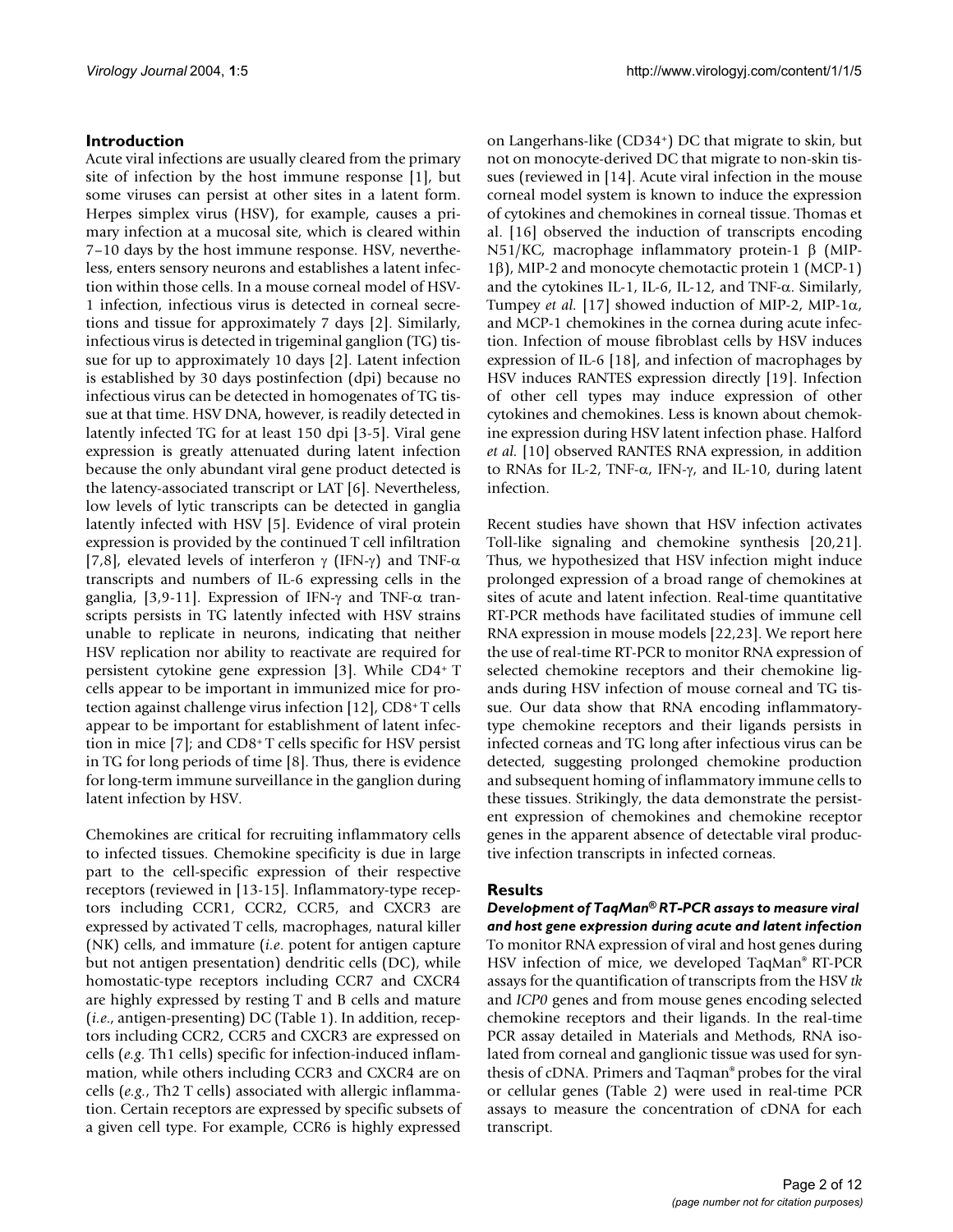| Chemokine<br>receptors         | Cell type expression                                                                 | Chemokine ligand                                               | Proposed primary function(s)                                                                                  |
|--------------------------------|--------------------------------------------------------------------------------------|----------------------------------------------------------------|---------------------------------------------------------------------------------------------------------------|
| <b>CCRI</b>                    | T cells, macrophages, immature dendritic<br>cells (DC), natural killer cells (NK)    | RANTES; MIP-1 $\alpha$ ; MCP-3, and 4; HCC-1,<br>$2$ , and $4$ | Migration of DC to sites of inflammation<br>Recruitment of T cells, macrophages and<br>NK.                    |
| CCR <sub>2</sub>               | T cells, natural killer cells (NK),<br>macrophages, immature DC                      | MCP-1, $3$ , and $4$                                           | Migration of effector T cells (Th1)<br>Migration of DC progenitors to sites of<br>inflammation                |
| CCR <sub>3</sub>               | eosinophils, basophils, T cells                                                      | eotaxin-1 and 2; RANTES; MCP-2, 3, and<br>4; HCC-2             | Recruitment of eosinophils                                                                                    |
| CCR <sub>5</sub>               | T cells (Th1, Tc1), macrophages,<br>immature DC                                      | RANTES; MIP-1 $\alpha$ and 1 $\beta$                           | Migration of effector T cells (Th1)<br>Migration of DC to sites of inflammation<br>Recruitment of macrophages |
| CCR6                           | immature DC (CD34+/Langerhans-like), T<br>cells                                      | MIP-3 $\alpha$                                                 | Migration of DC to skin                                                                                       |
| CCR7                           | T cells, B cells, mature DC                                                          | SLC, ELC                                                       | Migration of naïve T cells to lymph nodes<br>Migration of memory T cells to lymphoid<br>tissue                |
|                                |                                                                                      |                                                                | Migration of B cells Migration of DC to<br>lymphoid tissues                                                   |
| CXCR3<br>CXCR4                 | T cells (Th1, Tc1)<br>T cells, macrophages, DC, B cells, others<br>including neurons | IP-10, MIG, ITAC<br>SDF-1                                      | Migration of effector T cells (Th1)<br>Migration of effector T cells (Th2)                                    |
|                                |                                                                                      |                                                                | Migration of B cells                                                                                          |
| Chemokines                     |                                                                                      | Receptor                                                       | Migration of hematopoietic progenitors                                                                        |
| MIP- $1\alpha$                 | T cells, NK, macrophages, others                                                     | CCRI, CCR5                                                     | Chemoattract macrophages, T cells, NK,<br>and others                                                          |
| $MIP-I\beta$                   | T cells, NK, macrophages, others                                                     | CCR5, CCR1 (weak)                                              | Chemoattract macrophages, T cells, and<br>others                                                              |
| <b>RANTES</b><br>MCP-I         | T cells, NK<br>macrophages, others                                                   | CCRI, CCR5, CCR3 (weak)<br>CCR <sub>2</sub>                    | Chemoattract T cells and others<br>Chemoattract macrophages, T cells, NK,<br>and others                       |
| Eotaxin-1<br>Cytokines         | epithelial cells, NK, macrophages, others                                            | CCR <sub>3</sub><br>Receptor                                   | Chemoattract eosinophils                                                                                      |
| IFN- $\gamma$<br>TNF- $\alpha$ | T cells, NK<br>macrophages, NK, others                                               | IFN- $\gamma$ R<br>TNF-R                                       | Activation of antiviral response<br>Broad activation of antiviral and<br>inflammatory response                |

<span id="page-2-0"></span>**Table 1: Expression of Chemokine Receptors, Chemokines and Cytokines in Leukocyte Populations**

To characterize the range over which the HSV *tk* and *ICP0* real-time PCR assays were accurate and linear, we tested 10-fold dilutions of purified HSV genomic DNA (kind gift of Jean Pesola) starting from 5.5 × 104 copies for *tk* and *ICP0* gene levels. The HSV *tk* and *ICP0* primer/probe sets gave linear amplification curves over 4 logs of template concentrations until the limit of detection within the linear range was reached at 55 DNA copies for *tk* and 550 copies for *ICP0* (not shown). At these limits of detection, the threshold cycle (CT) value, which indicated the PCR cycle at which a significant increase in amplification was first detected, was 39.2 for *tk* at 55 DNA copies and 36.5 for *ICP0* at 550 DNA copies.

Using 2-fold dilutions of uninfected mouse TG cDNA, we observed that the primer/probe sets for host genes listed in Table [2](#page-3-0) including GAPDH gave linear amplification curves over at least 3 and up to 7 dilutions. In all cases, CT values changed by about 1 cycle for every 2-fold change in template concentration as expected (not shown). Thus our assays matched well with previously described TaqMan® assays [22-24] for linearity and sensitivity.

Following corneal inoculation of mice with HSV or virus diluent (mock), we collected corneas and TG during acute (3 and 10 dpi) and latent (30 dpi) phases. To monitor viral gene expression in infected mice, we tested tissue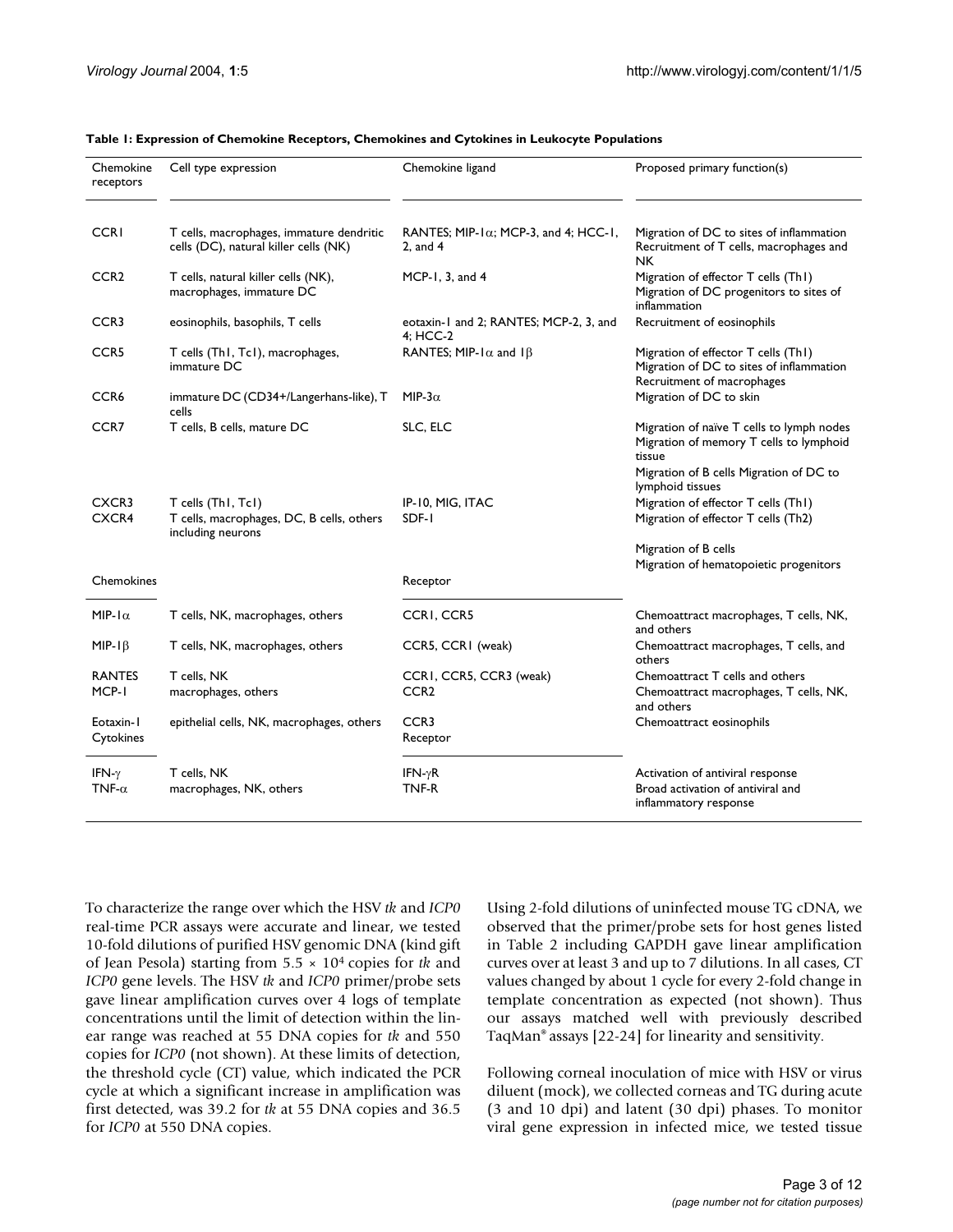|                              | <b>Forward Primer</b>           | <b>Reverse Primer</b>              | Probe*                            |  |
|------------------------------|---------------------------------|------------------------------------|-----------------------------------|--|
| <b>HSV</b>                   |                                 |                                    |                                   |  |
| tk                           | CGAGACAATCGCGAACATCTAC          | CCCCGGCCGATATCTCA                  | CCACACAACACCGCCTCGACCA            |  |
| ICP <sub>0</sub>             | <b>CTGCGCTGCGACACCTT</b>        | CAATTGCATCCAGGTTTTCATG             | <b>TGCATGCACCGCTTCTGCATCC</b>     |  |
| <b>Chemokine</b><br>receptor |                                 |                                    |                                   |  |
| <b>CCRI</b>                  | GGGTGAACGGTTCTGGAAGTAC          | CAGCCATTTTGCCAGTGGTA               | ACATGCCTTTGAAACAGCTGCCGAA         |  |
| CCR <sub>2</sub>             | ATGAGTAACTGTGTGATTGACAAGCA      | <b>GCAGCAGTGTGTCATTCCAAGA</b>      | <b>CTCTGTCACCTGCATGGCCTGGTCT</b>  |  |
| CCR <sub>3</sub>             | ACCAGCTGTGAGCAGAGTAAACAT        | CACAGCAGTGGGTGTAGGCA               | CACCTCAGTCACCTGCATGGCCA           |  |
| CCR <sub>5</sub>             | ACTGCTGCCTAAACCCTGTCA           | GTTTTCGGAAGAACACTGAGAGATAA         | <b>TCCGGAACTTCTCTCCAACAAAGGCA</b> |  |
| CCR <sub>6</sub>             | TTGGTGCAGGCCCAGAAC              | GAACACGAGAACCACAGCGAT              | CCAAGAGGCACAGAGCCATCCGA           |  |
| CCR7                         | CTGCTACCTCATTATCATCCGTACCT      | <b>TGATCACCTTGATGGCCTTGT</b>       | CTCCAGGCACGCAACTTTGAGCG           |  |
| CXCR3                        | <b>TGTAGTTGGGCTAGCTCGAACTT</b>  | ACCTGGATATATGCTGAGCTGTCA           | GCATCCTGGCAGCAAAGTTACGGG          |  |
| CXCR4                        | CTCCAAGGGCCACCAGAA              | GGCAAAGAAAGCTAGGATGAGG             | CGCAAGGCCCTCAAGACGACAGTC          |  |
| Chemokine                    |                                 |                                    |                                   |  |
| MIP- $\alpha$                | TCATCGTTGACTATTTTGAAACCAG       | <b>GCCGGTTTCTCTTAGTCAGGAA</b>      | AGCCTTTGCTCCCAGCCAGGTGTC          |  |
| $MIP-I\beta$                 | AGGGTTCTCAGCACCAATGG            | GCTGCCGGGAGGTGTAAGA                | CTCTGACCCTCCCACTTCCTGCTGTTT       |  |
| <b>RANTES</b>                | <b>CTGTCATCGCTTGCTCTAGTCCTA</b> | CGGATGGAGATGCCGATTT                | ATCCCCTACTCCCACTCCGGTCCTG         |  |
| MCP-1                        | GCTGGGTTCAGTTTCCTTAAGC          | <b>CCTAGTCTTTAGCTGTGAGACCTTCTG</b> | AGGCCTCGCTGCTCCACATCCA            |  |
| Eotaxin-I<br>Cytokine        | CCTAAGACGTGCTCTGAGGGAAT         | <b>TCCCATCTGGAACTACATGAAGC</b>     | TCAGCACCAGTCGCCCAAGGACT           |  |
| IFN- $\gamma$                | TGAGTATTGCCAAGTTTGAGGTCA        | GTGGACCACTCGGATGAGCT               | <b>CCACAGGTCCAGCGCCAAGCA</b>      |  |
| TNF- $\alpha$                | ACAAGGCTGCCCCGACTAC             | CGCAGAGAGGAGGTTGACTT               | CCTCACCCACACCGTCAGCCG             |  |

#### <span id="page-3-0"></span>**Table 2: Primer and Probe Sequences**

\* all probes FAM-5' and 3'-TAMRA

samples for *tk* and *ICP0* gene transcripts. In infected corneal tissue, HSV *tk* and *ICP0* transcripts were readily detected at 3, but not at 10 or 30 dpi where CT values = 40 (indicating no measurable RNA) (Fig. [1](#page-4-0)). Thus we could not detect lytic transcripts in infected corneas beyond the acute phase using this assay.

In infected TG, *tk* RNA peaked at 3 dpi then dropped precipitously (200-fold) to low but readily detectable levels by 10 dpi. At 30 dpi, we detected very low or undetectable *tk* RNA expression in infected TG. In the experiment shown in Fig. [1](#page-4-0)A, we measured a CT value of 38.2 for *tk* expression in infected TG at 30 dpi, resulting in a relative expression value of 0.0002. In an independent experiment, we measured a CT of 38.1 for *tk* RNA in 30 dpi TG; however, a CT value of 40 was measured in two additional experiments (not shown). CT values for all reactions without RT were 40, indicating no DNA contamination. Thus, while *tk* expression in latent TG was at the limit of detection for our assay, our ability to detect *tk* expression in some but not all latent TG was consistent with previous reports in which very sensitive RT-PCR assays were used to detect *tk* (and *ICP0*) gene transcripts in some but not all TG during latent infection [5,25]. In those previous reports, an assay that included a radioactive Southern blotting step subsequent to RT-PCR could detect single copies of *tk* nucleic acid per PCR reaction. Our present

assay for *tk* transcripts is at least 50-fold less sensitive than that used by Kramer and Coen [5].

*ICP0* RNA levels were similar to *tk* in that they peaked at 3 dpi in cornea and TG (Fig. [1B](#page-4-0)). However, because our ICP0 probe/primer set overlaps latency-associated transcript minor (LAT) – coding sequences, the signal detected at 10 and 30 dpi in TG but not cornea may be due to minor LAT read-through RNAs. RT-PCR analysis of LAT transcripts from the TGs at 30 dpi was consistent with latent virus in infected TG (unpublished results).

## *Chemokine and chemokine receptor expression in infected cornea and ganglia*

We next used TaqMan® RT-PCR to monitor expression of a selected series of mostly T cell and macrophage-specific chemokine receptors and chemokines in mock and HSVinfected cornea and TG. We chose chemokine receptors CCR1, CCR2, CCR5, and CXCR3, which are expressed by activated T cells, macrophages, NK cells, and immature DC that would be part of the immune infiltration in response to HSV infection, and their ligands MIP-1α, MIP-1β, RANTES, and MCP-1. For comparison, we included CCR3 which is primarily expressed on granulocytes, the CCR3 ligand eotaxin-1, CCR6 which is primarily expressed on resting T cells and immature Langerhans-like (*i.e.,* skin homing) DCs, CCR7 which is primarily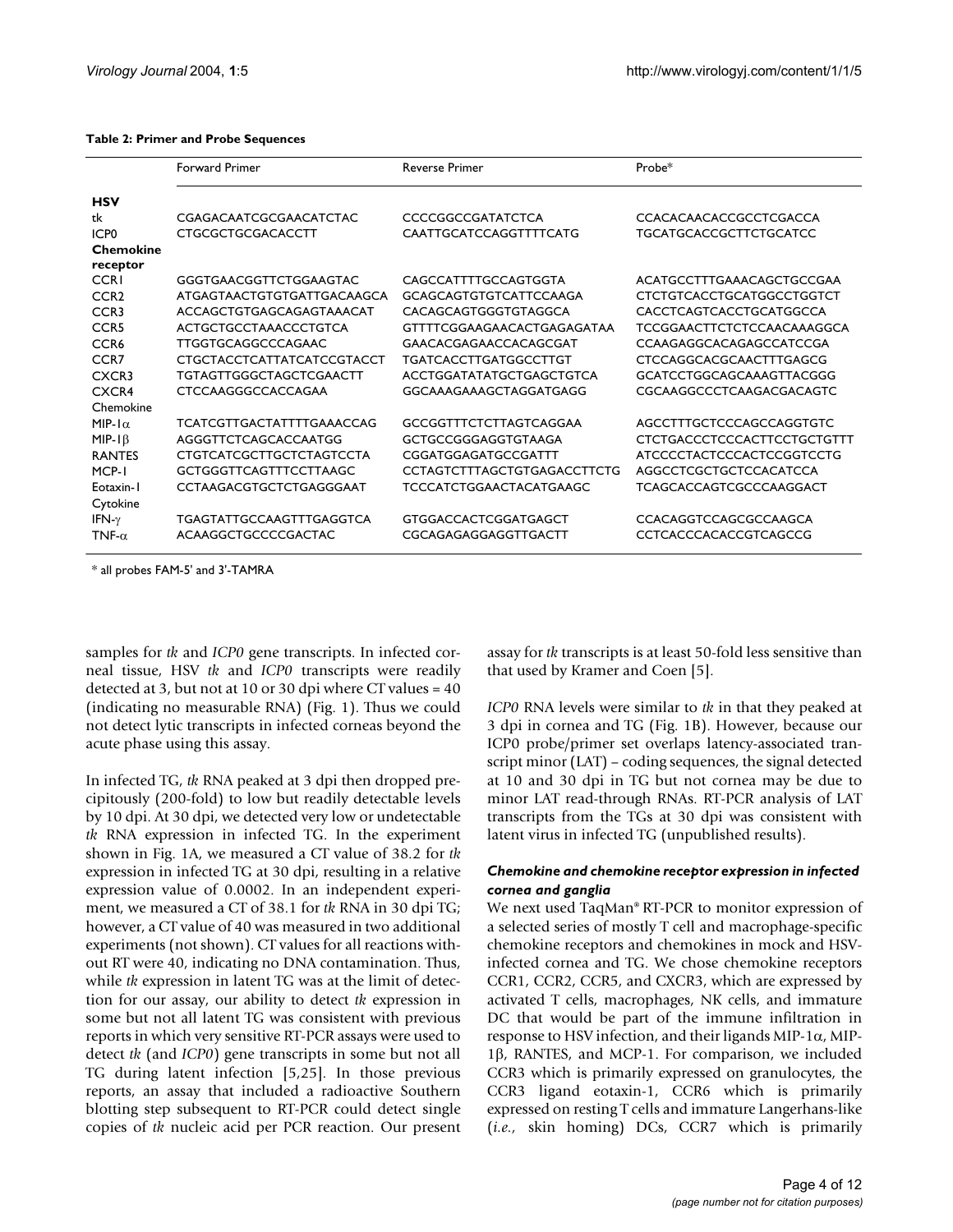<span id="page-4-0"></span>

**B**



## HSV **Figure 1** *tk* and *ICP0* RNA expression in mock and HSV-infected cornea and TG

HSV *tk* and *ICP0* RNA expression in mock and HSV-infected cornea and TG. RNA isolated from tissues harvested at 3, 10, or 30 days postinfection (d) was subjected to TaqMan RT-PCR analysis using HSV *tk* primers/probe *(A)* and *HSV* ICP0 primers/ probe (B) as described in Materials and Methods. Mouse GAPDH RNA was measured in multiplex reactions, and used to calculate relative expression using the formula Rel Exp=  $2 \cdot (\Delta \Delta C) \times 1000$  as described in Materials and Methods. Shown below the plots are relative expression values and the CT value measured for *tk* (A) and *ICPO* (B) in each sample. The *ICP0* signal detected at 10 and 30 dpi in HSV-infected TG is likely due to LAT RNA as described in the text. Results shown are for one experiment (Experiment #1) in which the number of individual mouse tissues pooled were 10 for cornea and 6 for TG. Similar results were obtained in two additional experiments (Experiment #2 and Experiment #3), except for variation in detection of *tk* RNA in infected TG at 30 dpi as described in the text.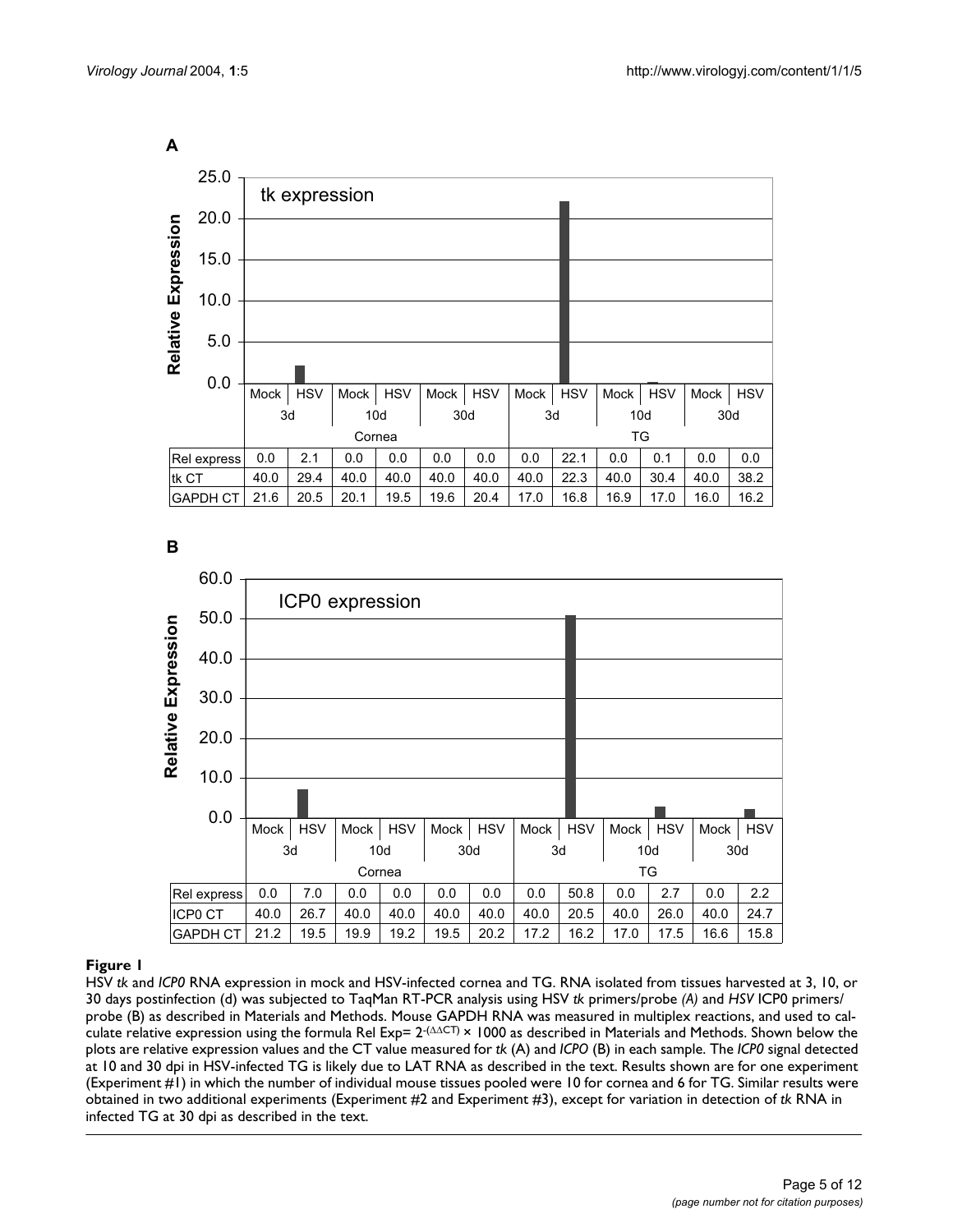expressed on resting T and B cells and mature DCs that home back to lymphoid tissues, and CXCR4 which is broadly expressed on many immune and non-immune cell types (Table [1](#page-2-0)). We also tested the chemokine-inducing cytokines IFN-γ and TNF-α, whose RNA and protein have previously been shown to be expressed during both acute and latent phases of HSV infection [3,9-11].

*i. Chemokine and chemokine receptor expression in infected cornea* Epithelial cells of the cornea are the initial sites of replication following infection but infectious virus and viral mRNAs are not detectable past 7–10 dpi [26]. We harvested RNA from mock and HSV-infected cornea at 3, 10, and 30 dpi, and tested for chemokine receptor and chemokine RNA expression in parallel. As expected for tissues supporting active replication or having recently cleared virus, chemokine receptors CCR1, CCR2, CCR5, CCR7, CXCR3 and CXCR4, but not CCR3 or CCR6, were highly expressed and strongly induced (*i.e.*, >3-fold) at 3 and 10 dpi (Fig. [2](#page-6-0) and Table [3\)](#page-7-0). Chemokines MIP-1α, MIP-1β, RANTES, and MCP-1, but not eotaxin-1, were also highly expressed and strongly induced in infected cornea at 3 and 10 dpi. IFN-γ and TNF-α were also induced in infected cornea as previously reported [16]. Surprisingly, induction of all host RNAs tested persisted into latent phase at 30 dpi in infected corneas. For example, CCR1, CCR2, and CCR5 exhibited similar induction and similar or only slightly reduced expression levels at 30 dpi as compared to earlier time points. Relative expression and induction of CCR7 and CXCR4 in infected cornea appeared to be biphasic in that values were high at 3, lower at 10, and higher again at 30 dpi. These results suggested that continued presentation of HSV antigens stimulates chemokine production and subsequent homing of effector cells to cornea despite the apparent clearance of infectious virus.

*ii. Chemokine and chemokine receptor expression in infected ganglia* In infected TG, transcripts from the genes encoding receptors CCR1, CCR2, CCR5, CCR7, and CXCR3 were induced by HSV infection during both acute (3 and 10 dpi) and latent (30 dpi) phases (Fig. [3](#page-8-0) and Table [3\)](#page-7-0). Peak induction of these RNAs was at 10 dpi during the clearance phase. CXCR4 was induced at 10 and 30 dpi but not at 3 dpi. While we measured induction of CCR3 and CCR6 at 10 and 30 dpi, their very low expression was at the limit of our detection (i.e., relative expression values < 0.5) as also seen in corneas. RNAs for the MIP-1α, MIP-1β, RANTES, and MCP-1 chemokines were also strongly induced at each timepoint, particularly at 3 dpi. Eotaxin-1 was induced at 3 dpi, but much less so at 10 and 30 dpi. As seen previously [3] cytokines IFN-γ and TNF-α were strongly induced at 3 and 10 dpi, but much less so at 30 dpi.

A striking finding in this analysis was the persistent expression of inflammatory cell RNAs during the latent phase of TG infection when detectable production of infectious virus has ceased. To determine if induction of these RNAs persisted past 30 dpi, we monitored expression of a limited number of transcipts from in TG collected at 45, 62, and 90 dpi. In previous studies [3-5], HSV genomic DNA was maintained at constant levels  $(\sim 10^4$ copies per TG) for up to 150 dpi in infected TG, indicating that latent virus persists well beyond 90 dpi in this mouse model. Induction of all RNAs in our panel persisted for at least 62 dpi; furthermore, all but CCR3 and eotaxin-1 were also induced at 90 dpi (Table [4](#page-9-0)). Thus chemokine receptor and ligand expression persisted long into the latent phase in infected TG.

## **Discussion**

Recent studies have shown that HSV infection induces Toll-like signaling and chemokine synthesis. Thus, we hypothesized that HSV infection might induce a broad range of chemokines at sites of primary and latent infection. In agreement with and extending previous studies [3,9-11], we have found evidence for persistent expression of chemokines and trafficking of inflammatory cells including activated T cells to acutely infected corneal tissue and to latently infected trigeminal ganglia. We also observed prolonged expression of chemokine and chemokine receptor gene transcripts in corneal tissue, the primary site of HSV-1 infection in this model system, long after infectious virus has been cleared. Microarray analysis of host gene expression has also demonstrated long-term alterations of host gene expression during latent infection by HSV, including alterations in expression of CXCR6 mRNA in TG [27]. These results argue for long-term persistence or expression of viral antigens or immunogens and stimulation of expression of these chemokines, even at the primary site of infection, the cornea. Recent results [28] have shown similar elevated chemokine expression in lung tissue after clearance of murine gamma herpesvirus 68. It will be of interest to determine how widespread this effect is among different virus infections or whether it is unique to viruses that persist in the host, such as the herpesviruses.

## *Potential mechanisms for elevated expression of*

*chemokines and chemokine receptors after viral clearance* Low level expression of viral lytic transcripts in TG during latent infection has been documented [5], which could result in low level expression of viral proteins. Recent results have shown that HSV-1 can activate Toll-like receptor 2 to stimulate chemokine expression and secretion and to activate NF-κB regulated promoters [20]. Lund *et al.* [21] showed that infectious HSV-2 and also purified HSV-2 DNA activates signaling through DC-expressed Toll-like receptor 9, resulting in the induction of IFN- $\alpha$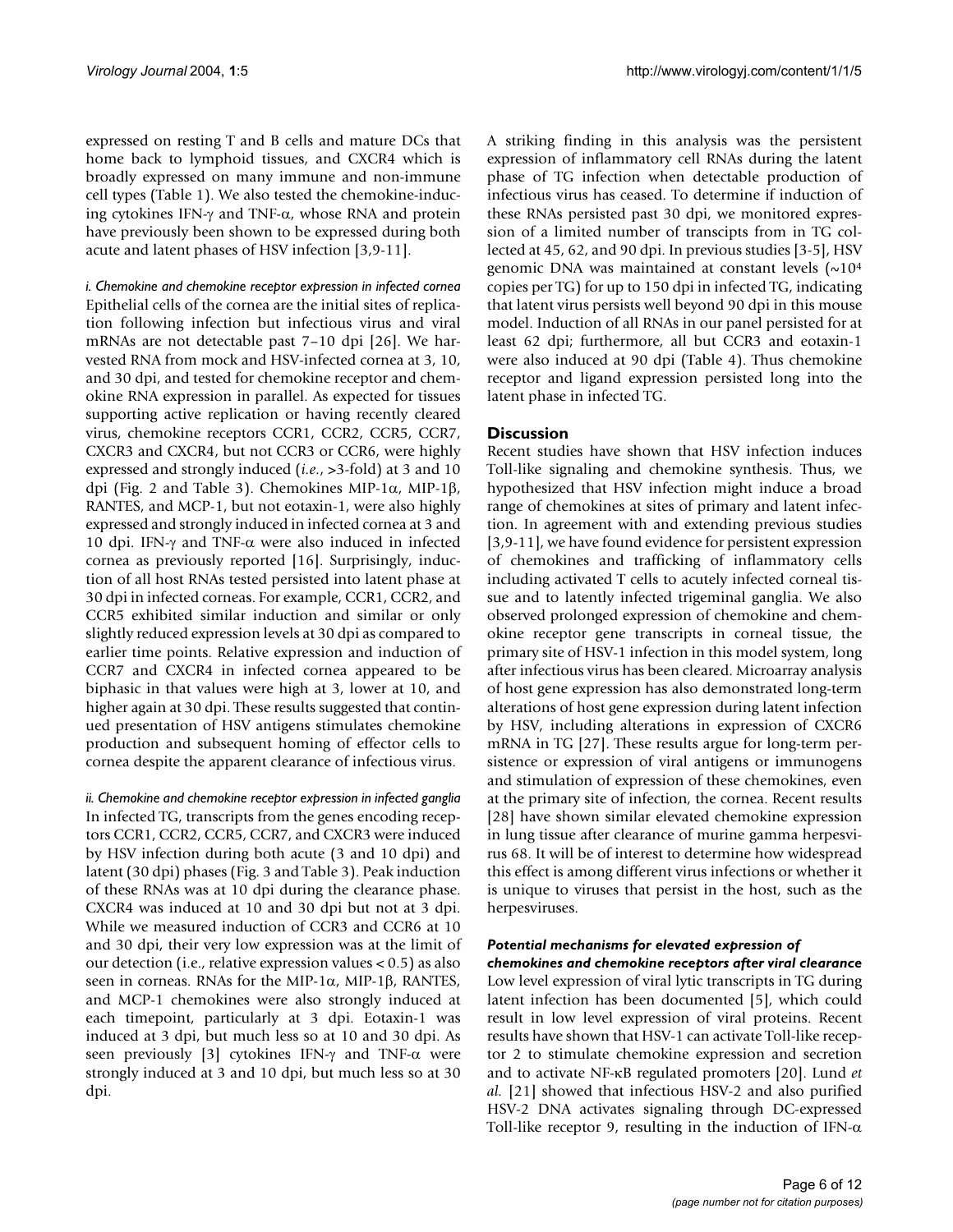<span id="page-6-0"></span>

Relative levels of chemokine and chemokine receptor RNA expression in mock and HSV-infected cornea. Corneas were harvested at 3 (A), 10 (B), or 30 (C) days postinfection, and relative levels of expression were determined by TaqMan RT-PCR analysis as described in Fig. 1 and Materials and Methods. Results shown are the average of relative expression values determined using cDNA from two independent experiments, with each cDNA subjected to 2 or 3 separate measurements. Dashed bars represent ranges of individual values. Each cDNA was synthesized from RNA isolated from pooled corneas (5 mice) as described in Fig. 1 and Materials and Methods. The induction ratios (HSV+ vs. mock) for individual genes are tabulated in Table 3.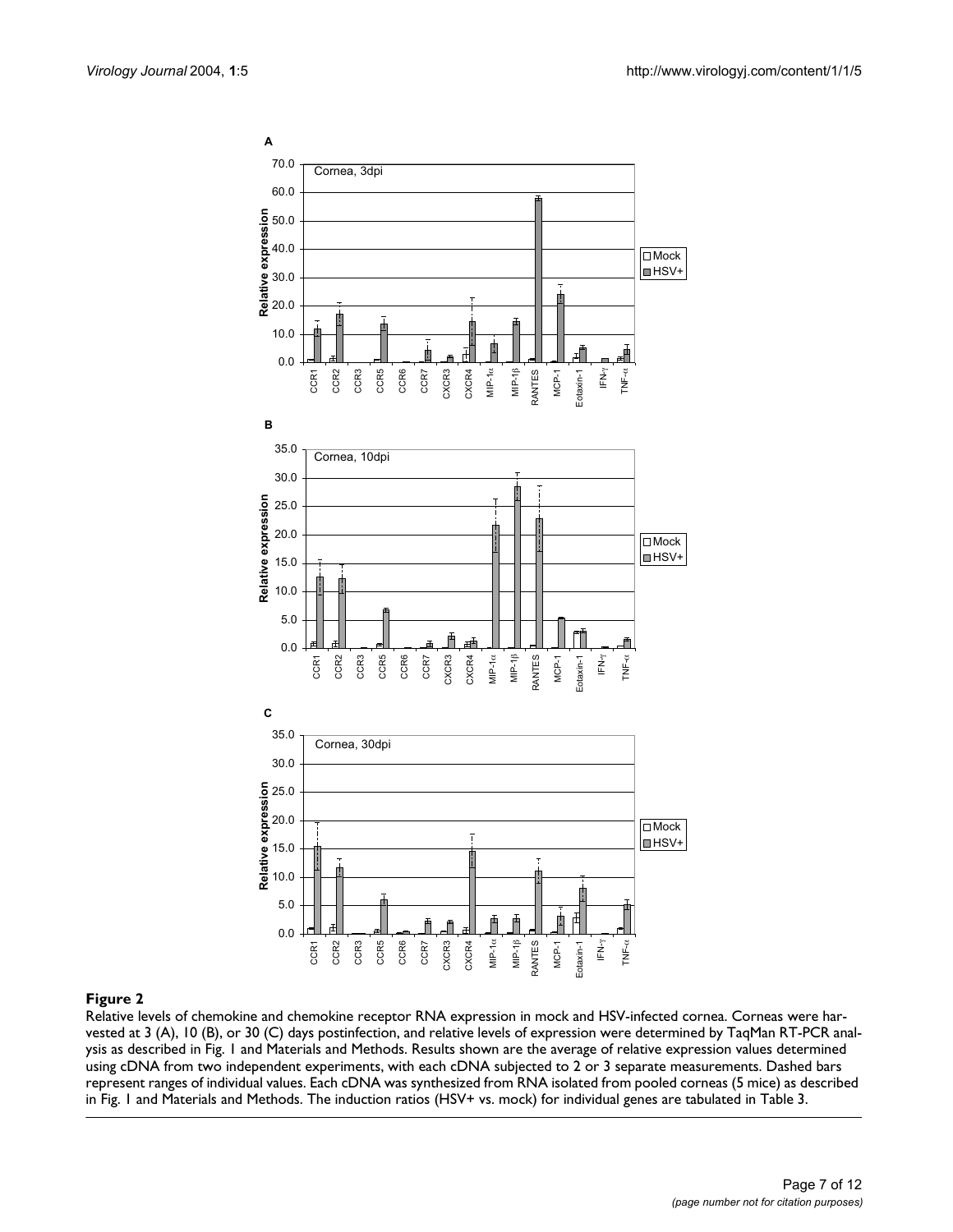|                  | Cornea <sup>a</sup> |                | <b>TGb</b>     |                 |                 |                 |
|------------------|---------------------|----------------|----------------|-----------------|-----------------|-----------------|
| Gene             | 3d                  | 10d            | 30d            | 3d              | 10d             | 30 <sub>d</sub> |
| <b>CCRI</b>      | $11(9.2-12)$        | $18(13-23)$    | $20(10-26)$    | $5(2.2 - 7.1)$  | $15(9.0-19)$    | $4(1.7-7.0)$    |
| CCR <sub>2</sub> | $14(9.2-19)$        | $22(11-32)$    | $14(8.1-24)$   | $3(1.5-4.2)$    | $15(11-19)$     | $3(1.3-4.4)$    |
| CCR3             | $2(1.0 - 5.0)$      | $3(2.0 - 5.0)$ | $3(2.5-3.3)$   | $2(0.5-5.0)$    | $8(2.2-20)$     | $3(1.8-4.7)$    |
| CCR <sub>5</sub> | $12(12.3 - 12.5)$   | $11(8.0-14)$   | $20(8.9-36)$   | $9(4.8-11)$     | $57(22 - 110)$  | $9(7.0 - 10)$   |
| CCR6             | $3(2.4 - 3.0)$      | $2(1.0-2.5)$   | $5(1.5-8.5)$   | $3(0.3 - 11)$   | $3(1.0 - 5.0)$  | $14(1.0-40)$    |
| CCR7             | $24(8.0-40)$        | $5(3.0-6.5)$   | $17(13-21)$    | $13(9.0-17)$    | $19(17-20)$     | $7(2.0-11)$     |
| CXCR3            | $10(5.0 - 18)$      | $15(8.0-23)$   | $5(2.8-6.5)$   | $2(1.0-4.0)$    | $104(54-160)$   | 36 (14-59)      |
| CXCR4            | $11(4.8-14)$        | $3(1.7-4.0)$   | $45(33 - 74)$  | $0.6(0.4-0.9)$  | $4(2.9-6.2)$    | $3(2.3-3.7)$    |
| MIP- $1\alpha$   | $69(33 - 106)$      | 394 (263-1700) | $34(16 - 53)$  | 232 (80-471)    | $126(80 - 168)$ | $25(13-45)$     |
| MIP- $1\beta$    | $53(39-67)$         | 285 (261-310)  | $16 (11 - 21)$ | 282 (10-595)    | 230 (202-245)   | $31(24-37)$     |
| <b>RANTES</b>    | $55(36-73)$         | 43 (38-48)     | $16(12-18)$    | $64(61-66)$     | 304 (302-306)   | $31(12 - 50)$   |
| MCP-I            | $54(52 - 55)$       | $64(55 - 74)$  | $12(7.5-20)$   | $153$ (113-194) | $22(16-27)$     | $3(1.6-4.2)$    |
| Eotaxin-I        | $3(1.9-3.5)$        | $(0.6 - 1.3)$  | $3(1.0-5.4)$   | $5(3.3-9.1)$    | $2(1.2-2.8)$    | $1.5(0.7-2.3)$  |
| IFN $\gamma$     | Inf.c               | Inf.           | Inf.           | Inf.            | Inf.            | Inf.            |
| TNF- $\alpha$    | $3(2.9-3.0)$        | $3(2.6-3.8)$   | $7(3.9-12)$    | Inf.            | Inf.            | Inf.            |

<span id="page-7-0"></span>**Table 3: Induction Ratio (HSV+/Mock) of Transcripts for Chemokine Receptors, Chemokines and Cytokines in Cornea and Trigeminal Ganglia (TG)**

a Induction ratios were calculated as relative expression in HSV-infected/relative expression in mock-infected cornea. Each value is the average of induction ratios (2 or 3 separate measurements per cDNA sample) from two independent experiments. Ranges of individual ratios are in parentheses.

b Induction ratios were calculated for HSV- vs. mock-infected TG as in footnote <sup>a</sup>. Each value is the average of induction ratios (2 or 3 separate measurements per cDNA sample) from three independent experiments, with ranges in parentheses.

 $c$  Inf., infinite due to relative expression = 0 in all or most mock-infected samples.

secretion. Toll-like receptor activation by HSV-2 DNA raises the intriguing possibility that HSV DNA alone is at least partially responsible for TLR-dependent induction of chemokine expression in latent TG. Among the transcripts that we studied, we detected persistent expression of transcripts for MIP-1α, MIP-1β, and RANTES, whose expression is activated by Toll-like receptors [29]. Expression of MIP-1α and MIP-1β could recruit NK cells, which express CCR5, and immature dendritic cells, which express CCR1 and CCR5, into the site of infection. Thus, elevated expression of at least some of the chemokines could be due to Toll-like receptor activation. It is also possible that other chemokines that were not assayed in this or previous studies are also induced during latent HSV infection via Tolllike receptor dependent mechanisms. Elevated expression of chemokine receptors is likely due to the chemokineinduced trafficking of inflammatory cells to the site of infection or, in the case of 30 days postinfection or latent infection, the site of viral antigen persistence.

Although we have not examined expression of IP-10, a chemokine also induced by Toll-like receptor signaling [29], we did examine the expression of transcripts for CXCR3, its receptor on activated T cells. Levels of both are elevated during latent infection in TG. Thus, stimulation of expression of this chemokine could attract activated T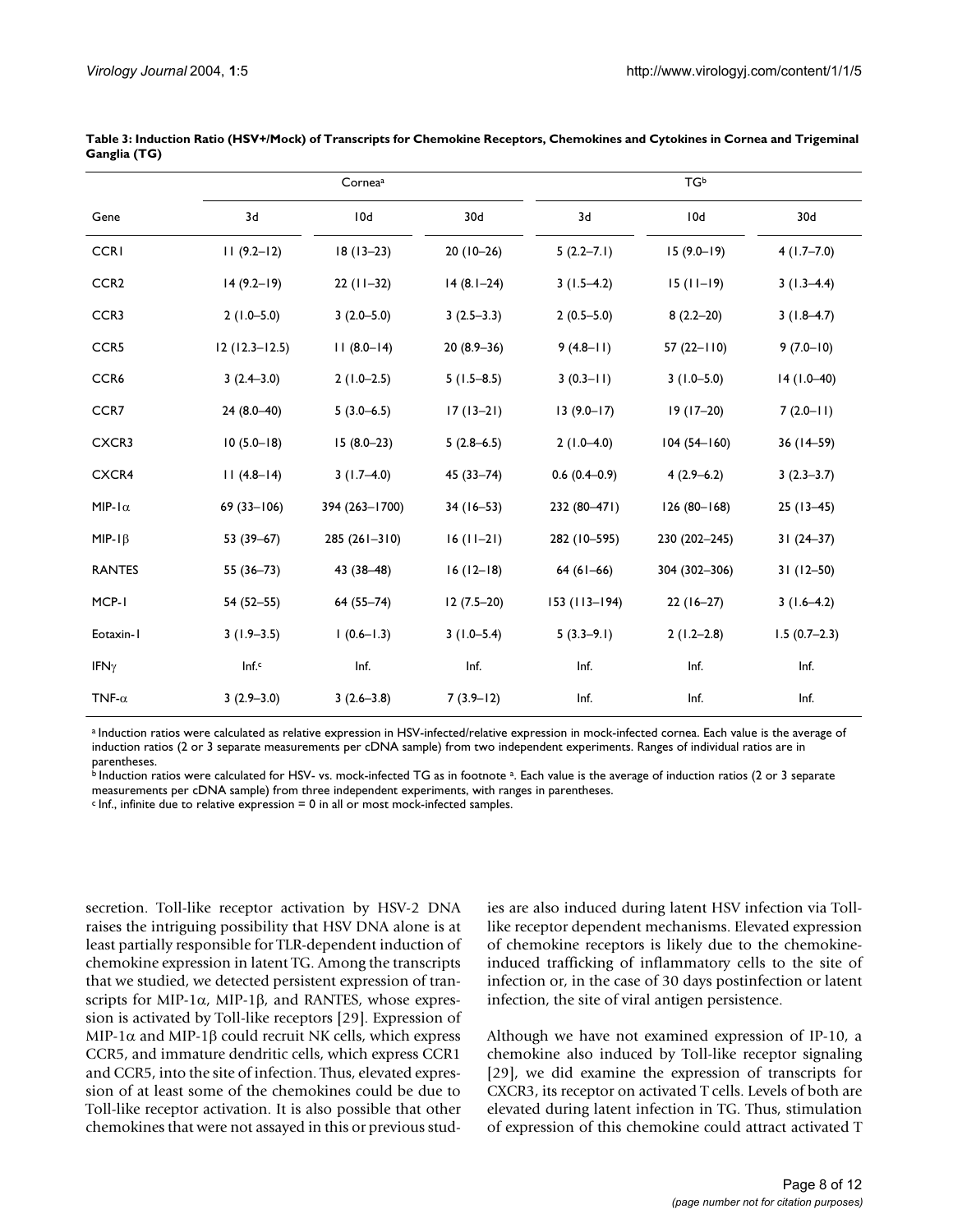<span id="page-8-0"></span>

### Relative levels of chemokine an **Figure 3** d chemokine receptor RNA expression in mock and HSV-infected TG

Relative levels of chemokine and chemokine receptor RNA expression in mock and HSV-infected TG. TG were harvested at 3 (A), 10 (B), or 30 (C) days postinfection, and RNA levels were determined by TaqMan RT-PCR analysis as described in Fig. 1, Fig. 2 and Materials and Methods. Results shown are the average of relative expression values determined using cDNA from three independent experiments, with each cDNA subjected to 2 or 3 separate measurements. Dashed bars represent ranges of individual values as described in Fig. 2. The induction ratios (HSV+ vs. mock) for individual genes are tabulated in Table 3.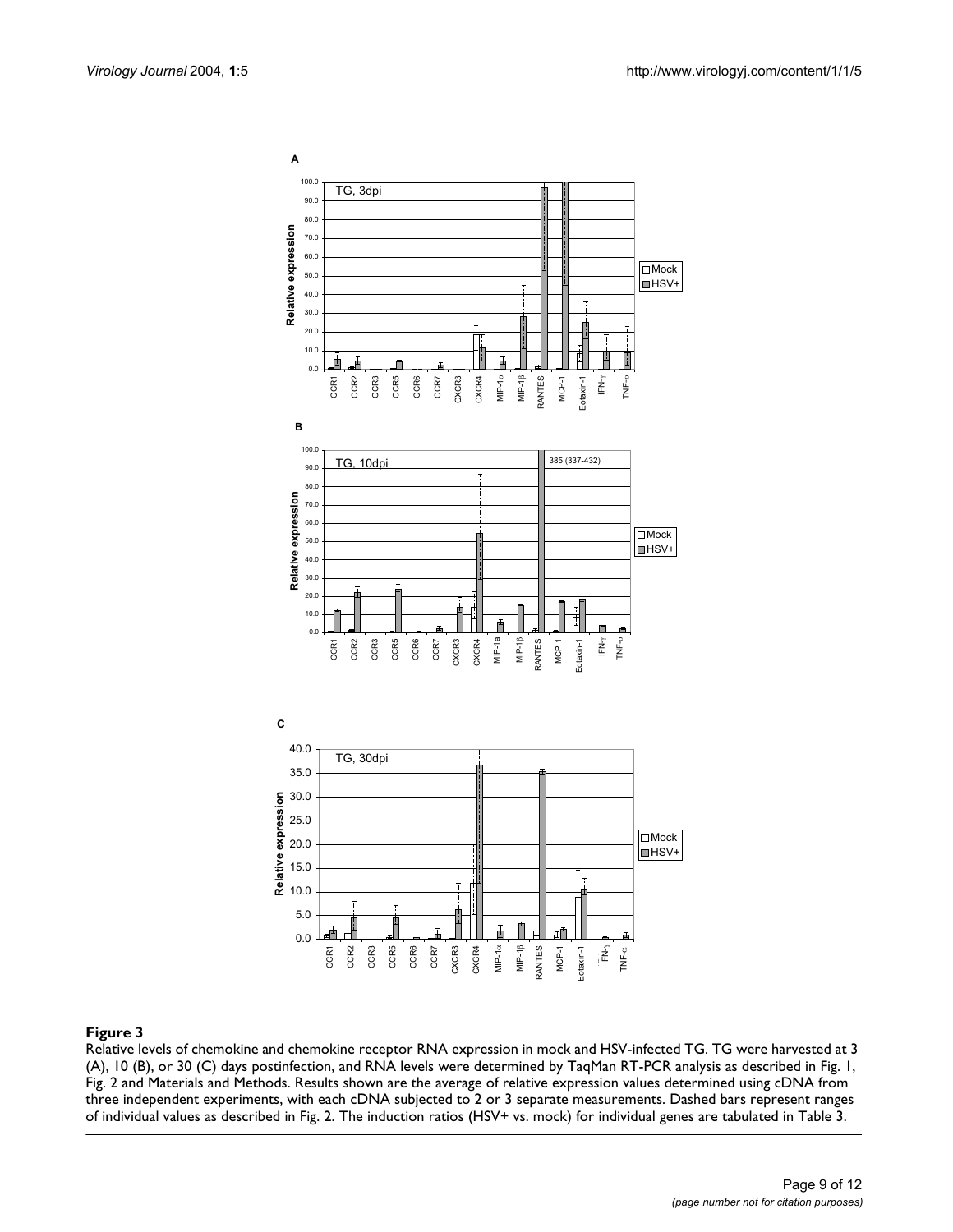|                  | Induction Ratio <sup>a</sup> |              |                |  |
|------------------|------------------------------|--------------|----------------|--|
| Gene             | 45d                          | 62d          | 90d            |  |
| CCR <sub>2</sub> | $3(3.2 - 3.3)$               | $5(1.3-8.8)$ | $2(2.2-2.4)$   |  |
| CCR <sub>3</sub> | $8(5.0 - 12)$                | $3(1.0-4.4)$ | $0.7(0.4-1.0)$ |  |
| CCR <sub>5</sub> | $5(5.1 - 5.7)$               | $7(4.9-9.0)$ | $5(2.9-6.5)$   |  |
| CXCR3            | $17(10-24)$                  | $68(25-111)$ | $20(11-28)$    |  |
| MIP- $\alpha$    | $10(7.0-13)$                 | $35(4.0-67)$ | $4(1.0 - 7.0)$ |  |
| Eotaxin-1        | $3(1.5-3.9)$                 | $2(1.1-3.1)$ | $1.5(0.8-2.3)$ |  |

#### <span id="page-9-0"></span>**Table 4: Induction Ratio (HSV+/Mock) of Transcripts for Chemokine Receptors and Chemokines in Trigeminal Ganglia (TG) at Late Times Post-Infection**

a Induction ratios were calculated as relative expression in HSV-infected/relative expression in mock-infected cornea as described in Table 3. Each value is the average induction ratio (2 separate measurements per cDNA sample) from one experiment. Ranges of individual ratios are in parentheses.

cells to the latently infected TG, providing a mechanism for the persistent presence of HSV-specific CD8+ T cells in latently infected TG [8].

#### *Implications of persistent chemokine expression*

Long-term inflammatory responses in neural tissue could induce pathology due to damage to neuronal cells. A number of neurological diseases have been associated with HSV infection [30], and these could be associated with these long-term inflammatory responses. In addition, the possibility of other types of specific pathological effects is raised.

#### *Role of HSV in coronary heart disease*

Recent data have shown an association between HSV-1 seropositivity and myocardial infarction and coronary heart disease in older adults [31]. These authors hypothesized that HSV-1 reactivation from autonomic nerves that innervate the coronary arteries could cause infection of endothelial cells, endothelial injury, and the initiation of an acute thrombotic event. Similarly, based on our work, HSV infection might induce expression of MCP-1 and IL-8, which are known to cause adhesion of monocytes to vascular endothelium [32], an early step in the development of atherosclerotic lesions in mouse models (reviewed in Gerszten et al. [32]. Therefore, the induction and prolonged expression of these chemokines by HSV infection could play a role in the pathogenesis of coronary heart disease.

#### *Role of HSV in HIV transmission*

Considerable evidence has accumulated for the role of genital herpes infections in promoting the transmission of human immunodeficiency virus (reviewed in [33]. Although we examined HSV-1 in these studies, HSV-2 shares many biological properties with HSV-1. Thus, it is conceivable that genital herpes infections could similarly induce the expression of chemokines in the genital mucosae and the trafficking of dendritic cells and CD4+ T cells to that site. In addition to the break in the genital epithelium provided by the genital lesion, the recruitment of dendritic cells and CD4+ T cells to sites of HSV infection would provide cells to transport HIV to lymph nodes and the primary host cell, respectively, and increase the potential for HIV infection.

#### *Implications for HSV biology and vaccine design*

Recent studies on the persistence of CD8+ T cells in latently infected ganglia have concluded that these cells play a role in maintaining the latent infection [8]. The results presented here raise the possibility that the presence of CD8+ T cells in latently infected TG's could be the result of chemokine expression. Thus, further studies are needed to establish the causal relationship between the presence of CD8+ T cells in latently infected ganglia and maintenance of latent infection.

Various HSV strains, including replication-defective mutants and amplicon vectors which do not establish neuronal latency efficiently, have been shown to induce durable immune responses [12,34,35]. These results suggest that the basis for the durable immune responses may be the persistence of antigen or continued antigen expression at sites of primary infection. Further studies are needed to determine the source of this antigen and the mechanism of the induction of chemokine expression at primary and latent sites of HSV infection.

#### **Materials and Methods**

#### *Viruses, infection of mice, and tissue collection*

HSV-1 KOS was propagated and titered on Vero cell monolayers as described previously [36]. Seven-week-old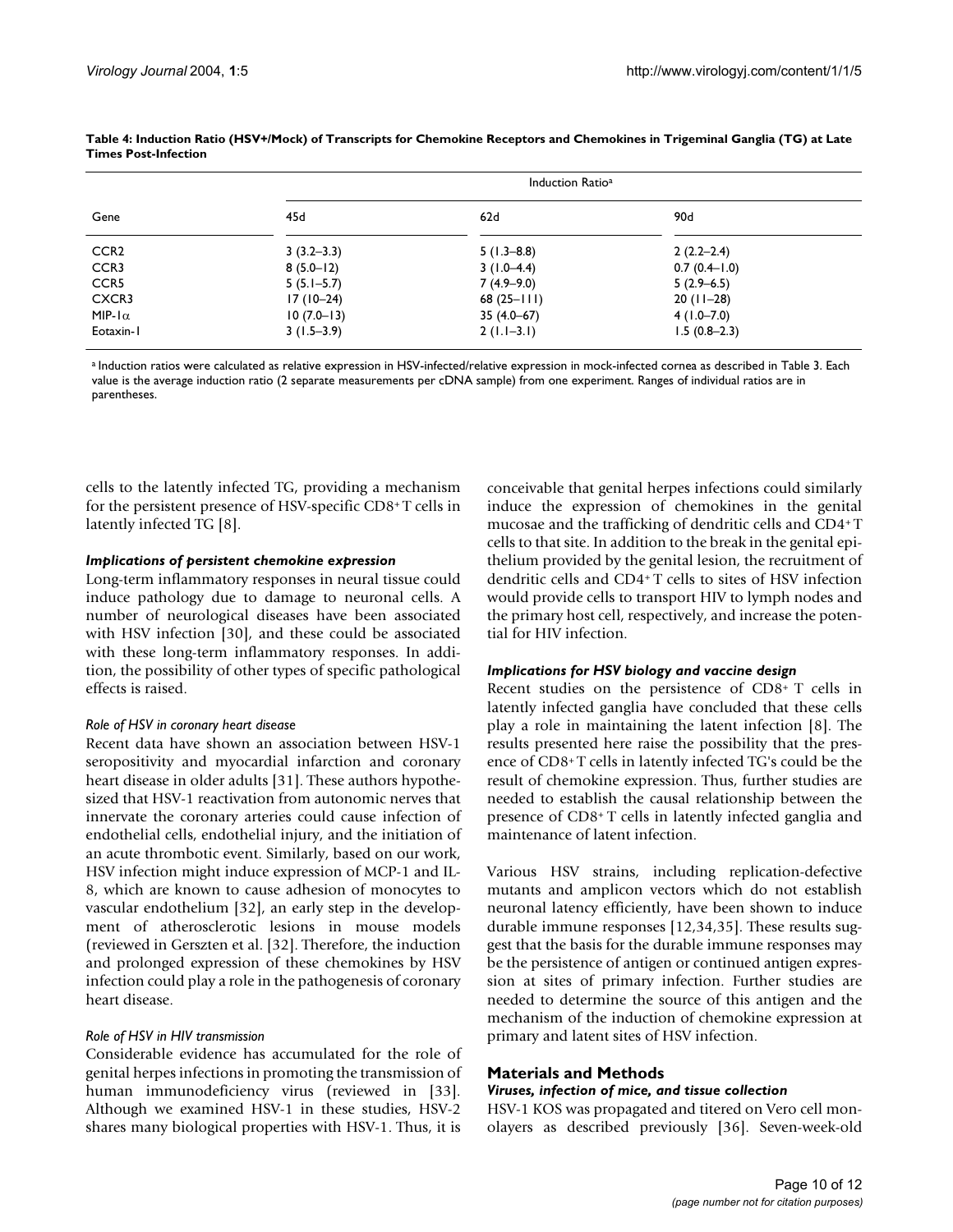HSD:ICR mice (Harlan, Sprague, Dawley) were anesthetized and infected with  $2 \times 10^6$  pfu of virus or mock infected with virus diluent via corneal scarification as described [2]. At specific days post infection (dpi), cornea and TG were collected and flash-frozen on dry ice with minimal elapsed time post sacrifice [5]. Cornea and TG from each time and treatment group were pooled prior to isolation of RNA. A total of four infections were performed: in Exp. #1 cornea and TG were collected at 3, 10, and 30 dpi; in Exp. #2 TG were collected at 3, 10, and 30 dpi; in Exp. #3 TG were collected at 3, 10, 45, 62, and 90 dpi; and in Exp. #4 cornea and TG were collected at 30 dpi.

### *Preparation of RNA and cDNA, and real-time quantitative RT-PCR*

Total RNA was purified from tissues using RNA STAT-60 (Tel-Test, Friendswood, TX), followed by secondary purification and DNAse I treatment using RNeasy columns (Qiagen). cDNA was synthesized using the Omniscript Reverse Transcriptase Kit (Qiagen) for Exp. #1 or TaqMan® Reverse Transcription Reagents (Perkin Elmer) for Exps. #2, #3, and #4 following the manufacturers' suggested protocols. Design of the PCR primers and TaqMan® probe**s** for mouse chemokine and chemokine receptors was done using Primer Express (Applied Biosystems) software. Primer and probe sequences are listed in Table [2.](#page-3-0) Primers and the VIC-labeled TaqMan® probe**s** for the housekeeping control genes rodent GAPDH and 18S rRNA were purchased from Applied Biosystems. Real-time quantitative RT-PCR assays were performed with reagents recommended by the manufacturer (Applied Biosystems) using an ABI PRISM 7700 Sequence Detection System instrument. Briefly, 0.5 µL (approximately 300 pg) of cDNA was added to 25µL reactions containing 12.5 µL of PCR Universal Mix (Applied Biosystems), 600 nM F primer, 600 nM R primer, 200 nM FAM-labeled TaqMan probe, 200 nM rodent GAPDH F primer, 200 nM rodent GAPDH R primer, and 100 nM rodent GAPDH TaqMan® probe. The number of PCR cycles needed for FAM or VIC fluorescence to cross a threshold where a statistically significant increase in change in fluorescence (CT=threshold cycle) was measured using Applied Biosystems software. Relative RNA expression was determined using the formula Rel Exp=  $2$ -( $\triangle \triangle C1$ ) × 1000 where  $\triangle \triangle C1$ = (CT gene of interest-CT rodent GAPDH in experimental sample)-(CT gene of interest-CT rodent GAPDH in a no-template control sample) (the ∆∆ CT method, Taqman® Bulletin #2: Relative Quantitation of Gene Expression, Applied Biosystems, updated 2001, [http://docs.appliedbiosystems.com/](http://docs.appliedbiosystems.com/pebiodocs/04303859.pdf) [pebiodocs/04303859.pdf](http://docs.appliedbiosystems.com/pebiodocs/04303859.pdf)). To assure that GAPDH RNA levels were not affected by HSV infection and thus a good control, we repeated most analyses using 18S rRNA as an internal control. In all cases tested, induction measurements (HSV+/mock) were indistinguishable whether 18S or GAPDH were used (not shown). Control reactions lacking RT were used to test for the presence of contaminating HSV or mouse DNA, and in all cases either no or low (relative to when RT was present) levels of amplification were measured (not shown). Purified HSV-1 genomic DNA was kindly provided by Jean Pesola.

## **Competing interests**

The author(s) declare that they have no competing interests.

## **Authors' Contributions**

W. Cook, R. Walker and T. Burwell performed the RT-PCR analyses of chemokine transcripts. M. Kramer and H. Holman performed the animal infections and provided tissues for transcript analysis. D. Coen and D. Knipe participated in the design of experiments, oversight of the conduct of the experiments, and in the interpretation of the results.

#### **Acknowledgments**

This research was supported by NIH grant P01 NS35138 and a grant from Millennium Pharmaceuticals to DMC and DMK.

We thank numerous colleagues at Millennium Pharmaceuticals, particularly Laura Rudolph-Owen, Michael Donovan, and Jose-Carlos Gutierrez, and members of the Knipe and Coen laboratories. We thank Ming Chen for help with Experiment #1.

#### **References**

- 1. Whitton LJ, Oldstone MBA: **The immune response to viruses.** *Fields Virology, 4th ed* Edited by: Knipe D M and Howley P M. Philadelphia, PA, Lippincott, Williams and Wilkins; 2001:285-320.
- 2. Leib DA, Coen DM, Bogard CL, Hicks KA, Yager DR, Knipe DM, Tyler KL, Schaffer PA: **[Immediate-early regulatory gene](http://www.ncbi.nlm.nih.gov/entrez/query.fcgi?cmd=Retrieve&db=PubMed&dopt=Abstract&list_uids=2536101) [mutants define different stages in the establishment and](http://www.ncbi.nlm.nih.gov/entrez/query.fcgi?cmd=Retrieve&db=PubMed&dopt=Abstract&list_uids=2536101) [reactivation of herpes simplex virus latency.](http://www.ncbi.nlm.nih.gov/entrez/query.fcgi?cmd=Retrieve&db=PubMed&dopt=Abstract&list_uids=2536101)** *J Virol* 1989, **63:**759-768.
- 3. Chen S-H, Garber DA, Schaffer PA, Knipe DM, Coen DM: **[Persist](http://www.ncbi.nlm.nih.gov/entrez/query.fcgi?cmd=Retrieve&db=PubMed&dopt=Abstract&list_uids=11112495)[ent elevated expression of cytokine transcripts in ganglia](http://www.ncbi.nlm.nih.gov/entrez/query.fcgi?cmd=Retrieve&db=PubMed&dopt=Abstract&list_uids=11112495) latently infected with herpes simplex virus in the absence of [viral replication and reactivation.](http://www.ncbi.nlm.nih.gov/entrez/query.fcgi?cmd=Retrieve&db=PubMed&dopt=Abstract&list_uids=11112495)** *Virology* 2000, **278:**207-216.
- 4. Kramer MF, Chen SH, Knipe DM, Coen DM: **[Accumulation of viral](http://www.ncbi.nlm.nih.gov/entrez/query.fcgi?cmd=Retrieve&db=PubMed&dopt=Abstract&list_uids=9445016) [transcripts and DNA during establishment of latency by her](http://www.ncbi.nlm.nih.gov/entrez/query.fcgi?cmd=Retrieve&db=PubMed&dopt=Abstract&list_uids=9445016)[pes simplex virus.](http://www.ncbi.nlm.nih.gov/entrez/query.fcgi?cmd=Retrieve&db=PubMed&dopt=Abstract&list_uids=9445016)** *J Virol* 1998, **72:**1177-1185.
- 5. Kramer MF, Coen DM: **[Quantification of transcripts from the](http://www.ncbi.nlm.nih.gov/entrez/query.fcgi?cmd=Retrieve&db=PubMed&dopt=Abstract&list_uids=7853471) [ICP4 and thymidine kinase genes in mouse ganglia latently](http://www.ncbi.nlm.nih.gov/entrez/query.fcgi?cmd=Retrieve&db=PubMed&dopt=Abstract&list_uids=7853471) [infected with herpes simplex virus.](http://www.ncbi.nlm.nih.gov/entrez/query.fcgi?cmd=Retrieve&db=PubMed&dopt=Abstract&list_uids=7853471)** *J Virol* 1995, **69:**1389-1399.
- 6. Stevens JG, Wagner EK, Devi-Rao GB, Cook ML, Feldman LT: **[RNA](http://www.ncbi.nlm.nih.gov/entrez/query.fcgi?cmd=Retrieve&db=PubMed&dopt=Abstract&list_uids=2434993) [complementary to a herpesvirus alpha gene mRNA is prom](http://www.ncbi.nlm.nih.gov/entrez/query.fcgi?cmd=Retrieve&db=PubMed&dopt=Abstract&list_uids=2434993)[inent in latently infected neurons.](http://www.ncbi.nlm.nih.gov/entrez/query.fcgi?cmd=Retrieve&db=PubMed&dopt=Abstract&list_uids=2434993)** *Science* 1987, **235:**1056-1059.
- 7. Liu T, Khanna KM, Chen XP, Fink DJ, Hendricks RL: **[CD8+ T cells](http://www.ncbi.nlm.nih.gov/entrez/query.fcgi?cmd=Retrieve&db=PubMed&dopt=Abstract&list_uids=10790421) [can block herpes simplex virus type 1 \(HSV-1\) reactivation](http://www.ncbi.nlm.nih.gov/entrez/query.fcgi?cmd=Retrieve&db=PubMed&dopt=Abstract&list_uids=10790421) [from latency in sensory neurons.](http://www.ncbi.nlm.nih.gov/entrez/query.fcgi?cmd=Retrieve&db=PubMed&dopt=Abstract&list_uids=10790421)** *Journal of Experimental Medicine* 2000, **191:**1459-1466.
- 8. Khanna KM, Bonneau RH, Kinchington PR, Hendricks RL: **[Herpes](http://www.ncbi.nlm.nih.gov/entrez/query.fcgi?cmd=Retrieve&db=PubMed&dopt=Abstract&list_uids=12753737) simplex virus-specific memory CD8(+) T cells are selectively [activated and retained in latently infected sensory ganglia.](http://www.ncbi.nlm.nih.gov/entrez/query.fcgi?cmd=Retrieve&db=PubMed&dopt=Abstract&list_uids=12753737)** *Immunity* 2003, **18:**593-603.
- 9. Cantin EM, Hinton DR, Chen J, Opehshaw H: **[Gamma interferon](http://www.ncbi.nlm.nih.gov/entrez/query.fcgi?cmd=Retrieve&db=PubMed&dopt=Abstract&list_uids=7609058) [expression during acute and latent nervous system infection](http://www.ncbi.nlm.nih.gov/entrez/query.fcgi?cmd=Retrieve&db=PubMed&dopt=Abstract&list_uids=7609058) [by herpes simplex virus type 1.](http://www.ncbi.nlm.nih.gov/entrez/query.fcgi?cmd=Retrieve&db=PubMed&dopt=Abstract&list_uids=7609058)** *J Virol* 1995, **69:**4898-4905.
- 10. Halford WP, Gebhardt BM, Carr DJJ: **[Persistent cytokine expres](http://www.ncbi.nlm.nih.gov/entrez/query.fcgi?cmd=Retrieve&db=PubMed&dopt=Abstract&list_uids=8871654)[sion in trigeminal ganglion latently infected with herpes sim](http://www.ncbi.nlm.nih.gov/entrez/query.fcgi?cmd=Retrieve&db=PubMed&dopt=Abstract&list_uids=8871654)[plex virus type 1.](http://www.ncbi.nlm.nih.gov/entrez/query.fcgi?cmd=Retrieve&db=PubMed&dopt=Abstract&list_uids=8871654)** *J Immunol* 1996, **157:**3542-3549.